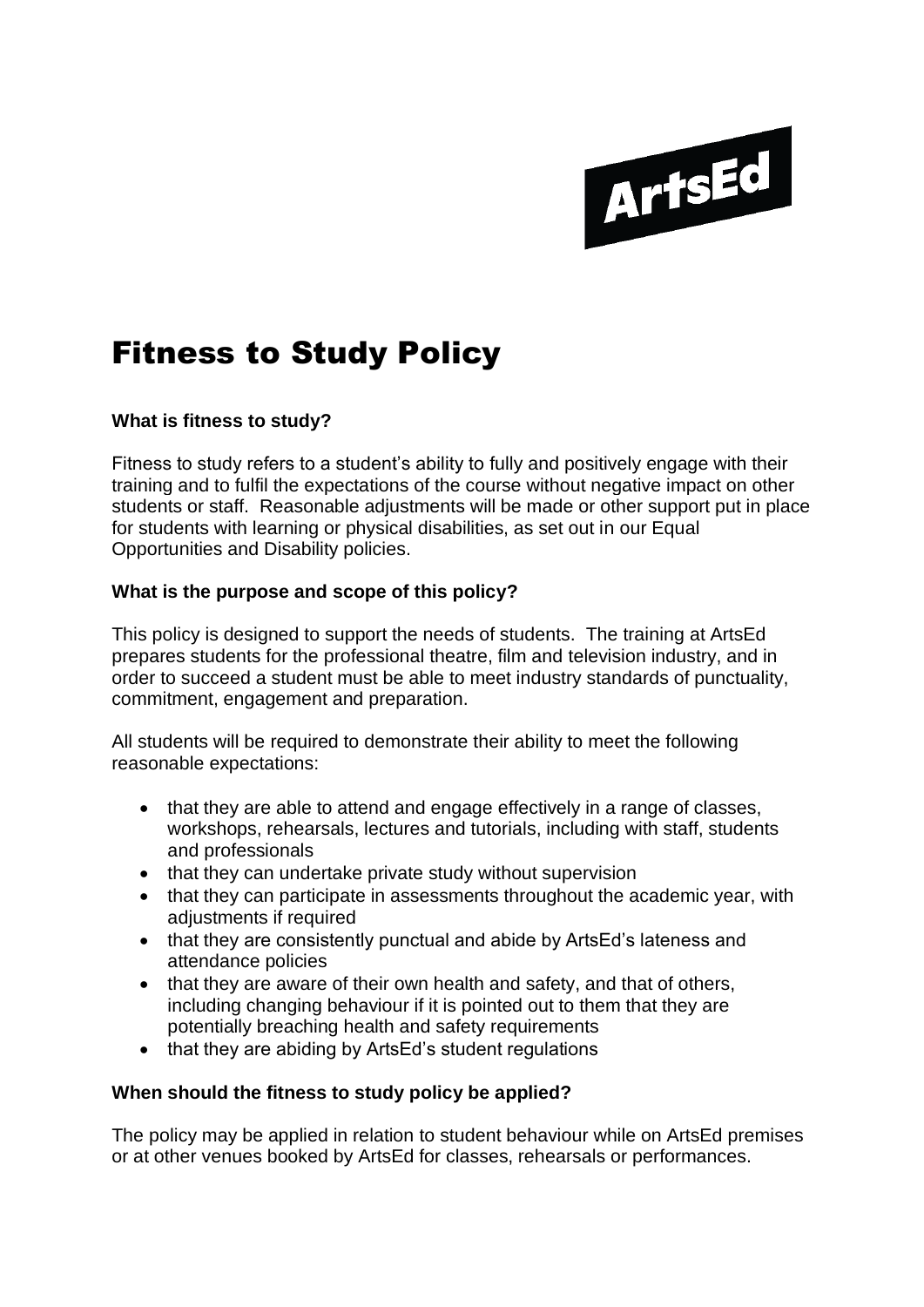Each application of this policy will be based on individual circumstances. The following list provides examples of situations where the policy may be applied, but should not be considered exhaustive.

- The student declares difficulties related to physical or mental health, disability, alcohol or drug problems, or other personal circumstances
- The student behaves in a manner indicative of the above circumstances
- A third party such as another student, staff member, or healthcare professional reports concerns about a student's wellbeing, health or personal circumstances that are having a negative impact on their ability to engage with their studies
- Multiple complaints are received about the student from other students and/or staff
- The student is in serious and continuous breach of the lateness and attendance policy
- The student behaves in a way that would usually be considered a disciplinary matter but there is reason to believe this may be due to underlying causes which could provide mitigating factors

# **What happens if a student's fitness to study is questioned?**

In the first instance, students and/or staff should bring the matter to the attention of the relevant Head of Year. They will then, in consultation with other senior members of staff where appropriate, follow the procedures outlined below.

Normally there will be a three stage process once it has been established that a fitness to study issue has arisen.

## *Risk Assessment*

An initial risk assessment should be undertaken to identify the level of risk to the student and/or to others and to consider whether the student's presence at ArtsEd puts the student and/or others at an unacceptable risk or exacerbates the student's difficulties. See appendix 1, risk assessment.

## **Stage 1 - informal**

The Head of Year has a conversation with the student setting out concerns, explaining how or why the student is not meeting his or her obligations, and proposing strategies for resolving the situation.

The possible outcomes at Stage 1 of the process are:

- the matter is considered resolved and no further action is needed
- the issue is referred to the School of Acting or School of Musical Theatre Exec (as appropriate, according to the programme of study of the student concerned) and a **Wellbeing Action Plan<sup>1</sup>** is drawn up, which may include referral to additional support services
- the matter is referred directly to the next stage.

# **Stage 2 – formal**

 $<sup>1</sup>$  See appendix 2</sup>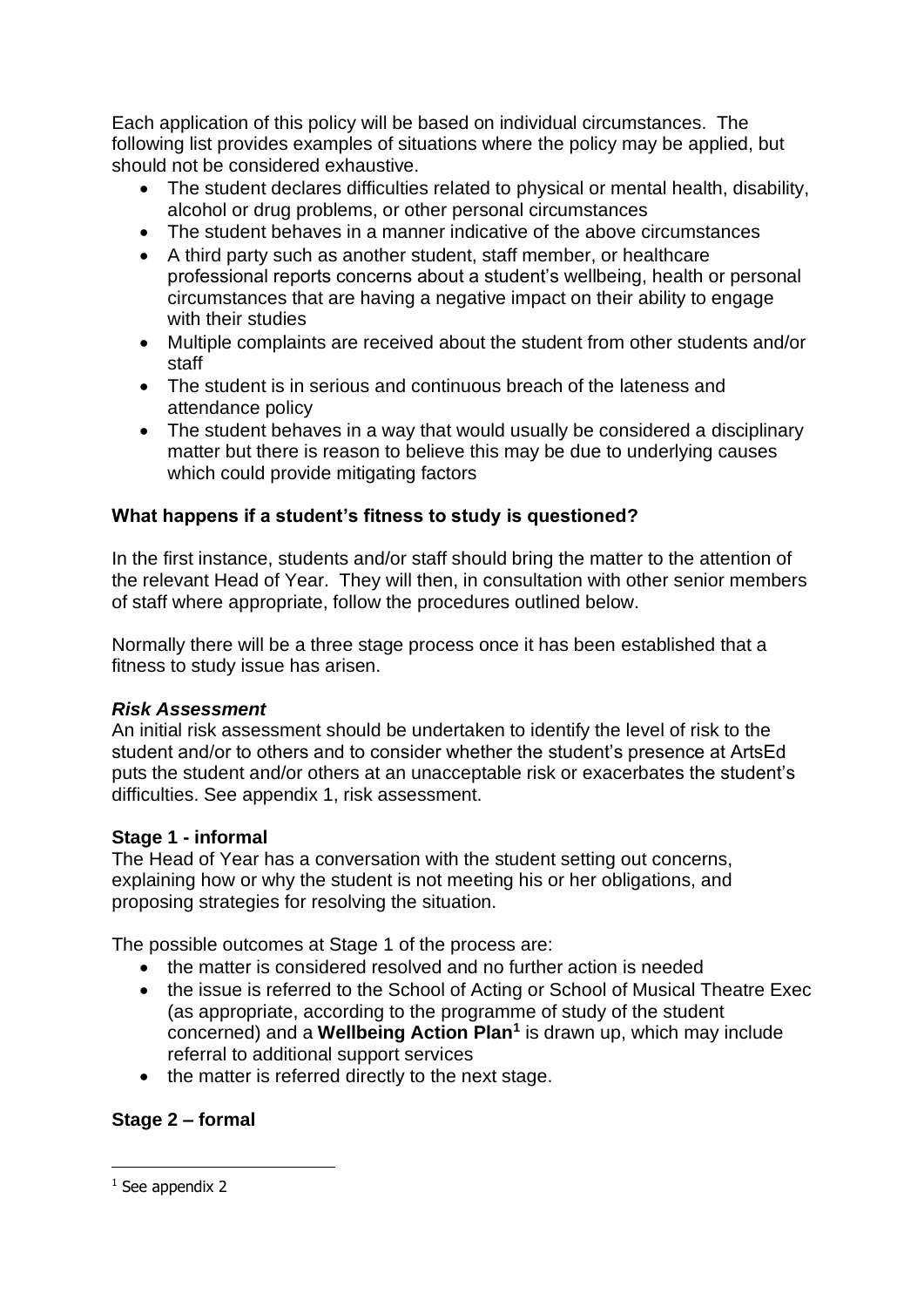The Head of Year and another senior member of staff (normally another member of the Exec) have a formal meeting with the student which outlines the continuing problems, clarifies the relevant ArtsEd rules and regulations and the student's own personal responsibility - for example to be well enough to study and to be respectful to others - and explains the agreed strategy for managing the situation, setting out a reasonable timeframe for seeing improvement.

The student may choose to be accompanied by a friend (whose name must be approved by the Head of Year at least 24 hours in advance of the meeting<sup>2</sup>) but the friend attends in a supportive capacity only and is not permitted to speak or otherwise act on behalf of the student. Proxies for students will not normally be allowed.

The possible outcomes at Stage 2 of the process are:

- an updated Wellbeing Action Plan is agreed, which may include further referral to support services
- the student decides that he or she wishes to interrupt studies for a period
- the student is made aware that if there is no improvement, the matter may be escalated to the next stage, at which the student may be withdrawn from the course

# **Stage 3 - final**

If there has been no resolution of the problems or change in behaviour, the Principal and Head of Year will meet with the student with a view to determining whether the student may either continue on the course, be suspended for a period of time (through intermitting their training) or be withdrawn from the course entirely.

In cases of exceptional risk, and on the Principal's judgement, the process may move directly to Stage 3. At all stages, a note of the outcome of each stage will be recorded, which sets out what is expected of the student.

## **Limitations of this policy**

*Disciplinary:* Students may be referred to disciplinary procedures when their behaviour continues to be disruptive to other students and/or staff and there is no indication of the student's willingness to engage with the Fitness to Study procedure

*Assessment Regulations/unsatisfactory progress:* this policy should not be used for issues related solely to a student's academic performance, unless the student's poor performance is deemed to be caused by the factors noted above

*Extenuating circumstances:* this policy should not be applied when a student is incapable of being assessed for a specific project or class because of ill health or personal circumstances.

 $2$  If approval is denied, for example where the named friend is or has been subject to disciplinary procedures, the student may nominate another friend to attend with them. As above, this must be approved at least 24 hours before the meeting.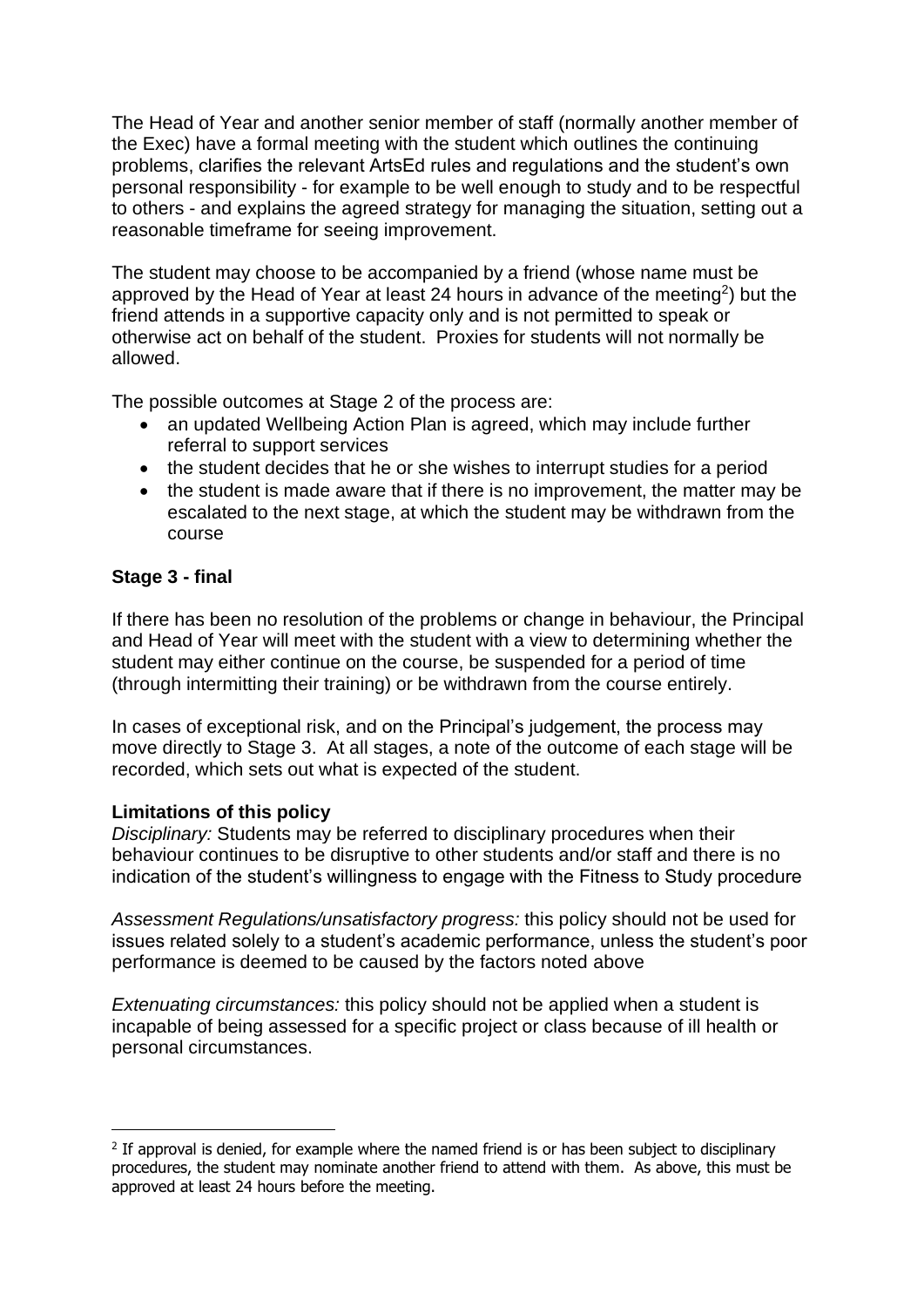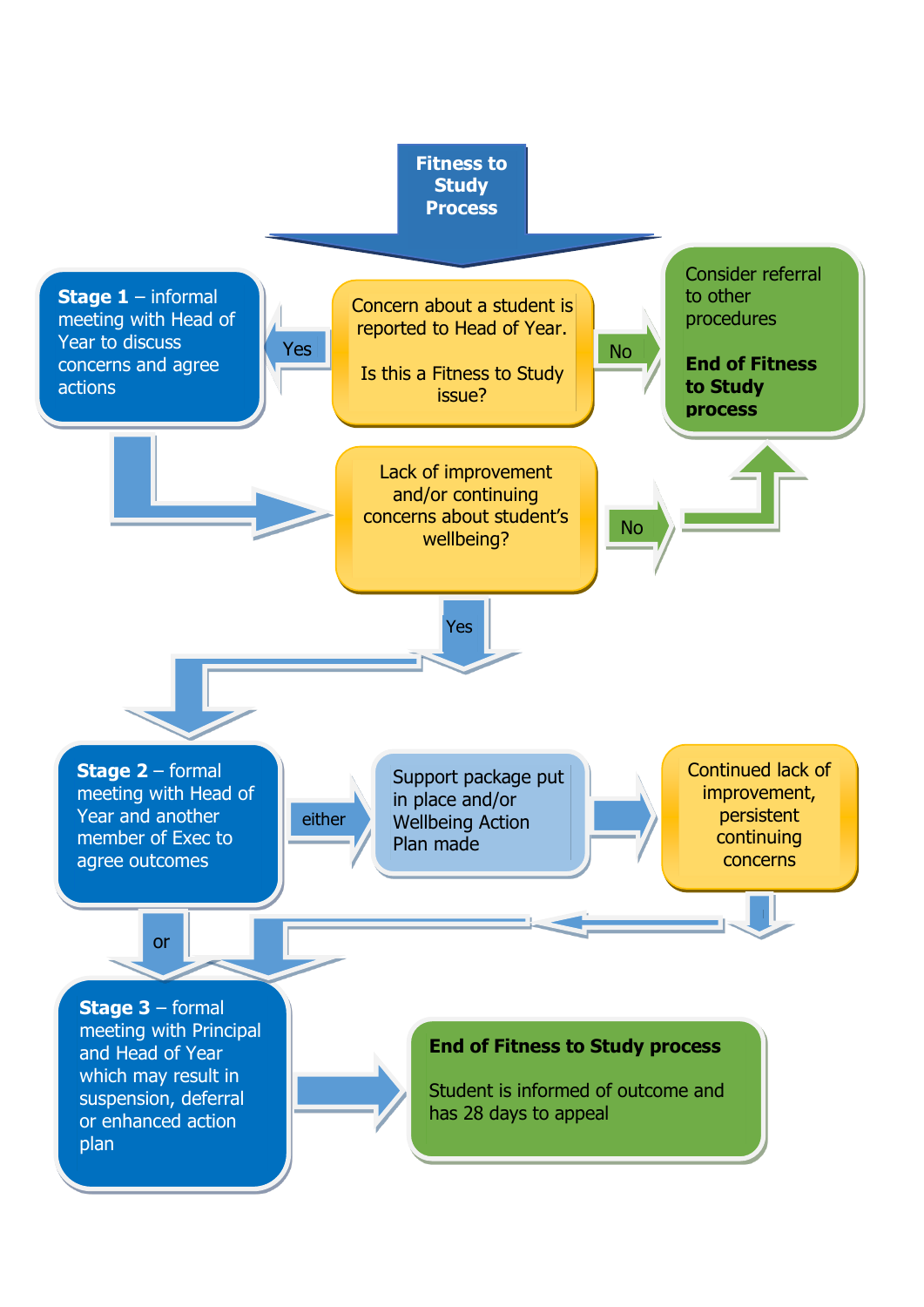|    | Name of Student:<br>Course:                                                                                                                               |       | Year group: |   |           |  |  |
|----|-----------------------------------------------------------------------------------------------------------------------------------------------------------|-------|-------------|---|-----------|--|--|
| 1. | Briefly explain the situation and why fitness to study has been questioned:                                                                               |       |             |   |           |  |  |
| 2. | List all the identified risks and assign to each risk an assessment of<br>seriousness (S) and likelihood (L). Use a scale of 1-5 with 5 being the highest |       |             |   |           |  |  |
|    | seriousness and highest likelihood:                                                                                                                       |       |             | S | L         |  |  |
|    |                                                                                                                                                           |       |             |   |           |  |  |
|    |                                                                                                                                                           |       |             |   |           |  |  |
|    |                                                                                                                                                           |       |             |   |           |  |  |
|    |                                                                                                                                                           |       |             |   |           |  |  |
|    |                                                                                                                                                           |       |             |   |           |  |  |
| 3. | Has the student disclosed a disability?                                                                                                                   |       | Yes         |   | <b>No</b> |  |  |
| 4. | Does the student have a Disabled Student Allowance (DSA)?                                                                                                 |       | Yes         |   | No        |  |  |
| 5. | List any condition which may contribute to risk:                                                                                                          |       |             |   |           |  |  |
| 6. | What has been done to minimise the risk from occurring:                                                                                                   |       |             |   |           |  |  |
| 7. | What has been done to minimise the impact of the risk if it does occur:                                                                                   |       |             |   |           |  |  |
|    |                                                                                                                                                           |       |             |   |           |  |  |
| 8. | State what other action has been taken, if not detailed above:                                                                                            |       |             |   |           |  |  |
|    |                                                                                                                                                           |       |             |   |           |  |  |
|    | Risk assessed by:                                                                                                                                         | Date: |             |   |           |  |  |
|    | (please print)                                                                                                                                            |       |             |   |           |  |  |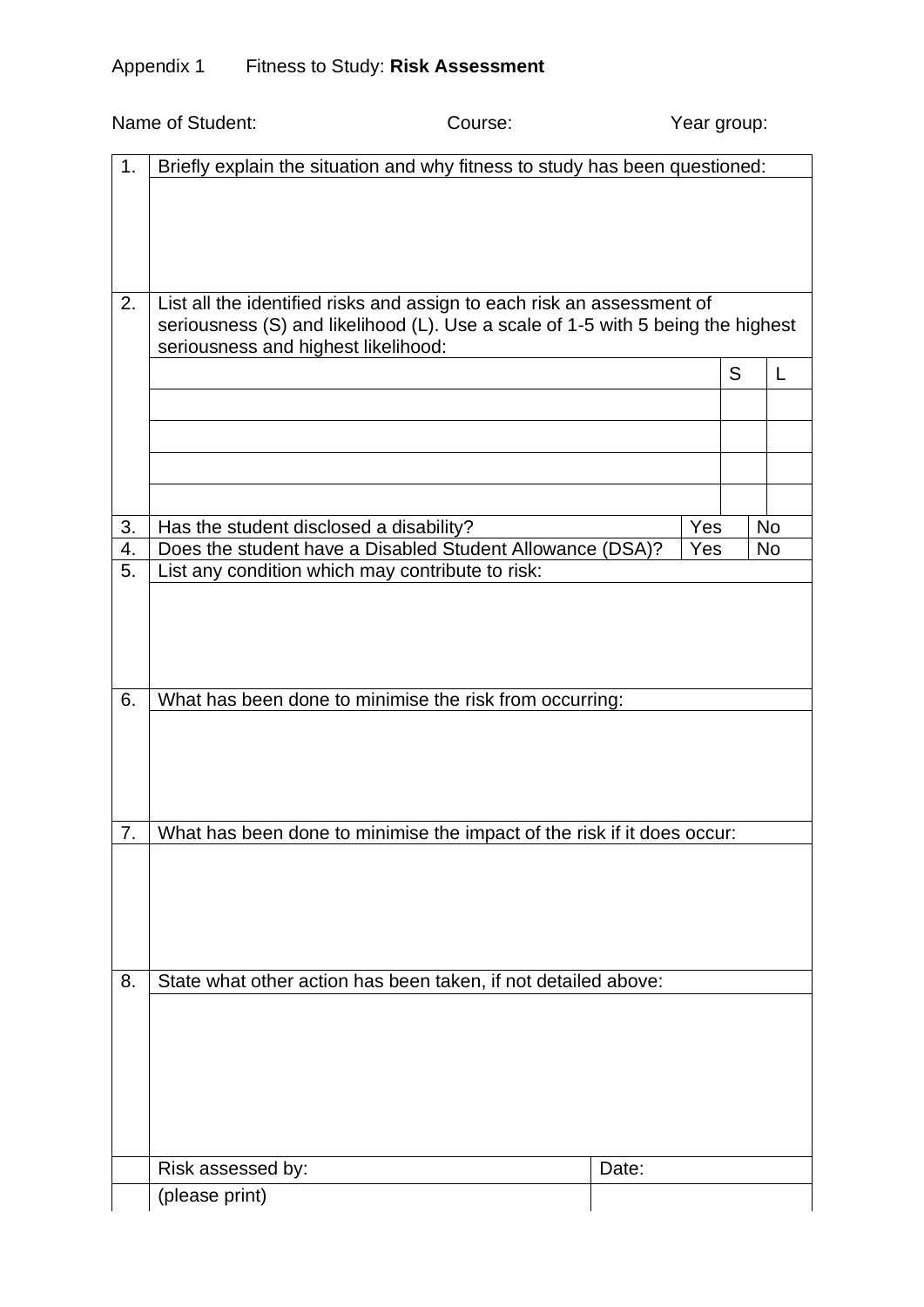# Appendix 2 Fitness to Study: **Wellbeing Action Plan**

Student's name: ………………………………………………………………………………

|--|--|

Concern raised by: …………………………………………………………………………..

Brief outline of concern:

Student's response to concerns raised:

Feedback and action plan following meeting with student: